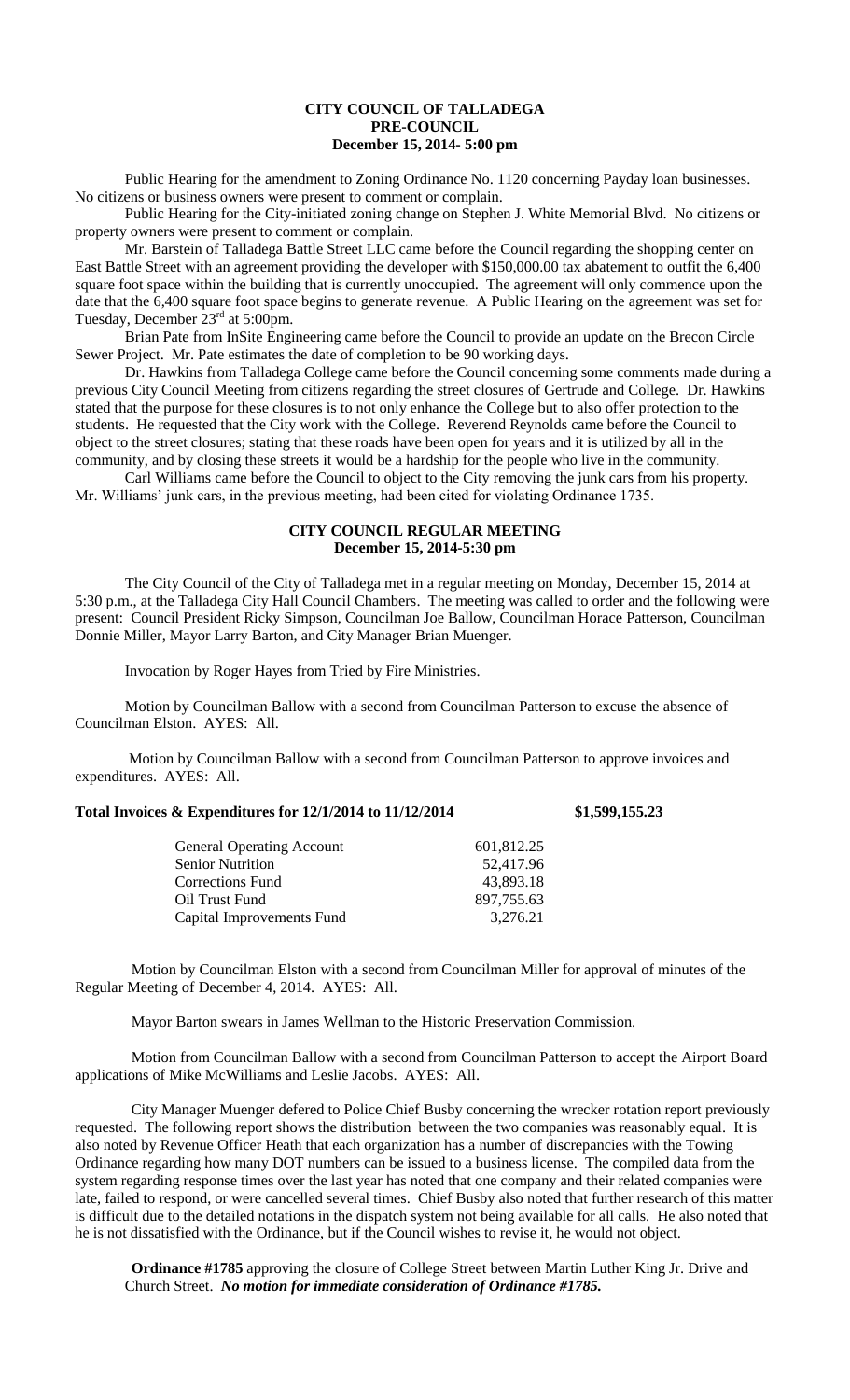**Ordinance #1786** approving the closure of a section of Gertrude Street. *No motion for immediate consideration of Ordinance #1786.*

**Ordinance #1787** approving an amendment to the Talladega Zoning Ordinance #1120 defining uses in C-1 Neighborhood Commercial, C-3 General Commercial and M-1 Limited Industrial and limiting Deferred Presentment Services.

Motion by Councilman Patterson with a second from Councilman Simpson for immediate consideration of Ordinance #1787. Roll Call. AYES: All.

Motion by Councilman Patterson with a second from Councilman Miller for reading of the heading only. Roll Call. AYES: All.

AN ORDINANCE AMENDING ORDINANCE NO. 1120, AS AMENDED BY ORDINANCES HERETOFORE ADOPTED, SAID ORDINANCE, AND THE AMENDMENTS RELATED THERETO, BEING ENTITLED "TALLADEGA, ALABAMA, ZONING ORDINANCE", AS FOLLOWS, AND IN NO OTHER PARTICULARS;

Motion by Councilman Patterson with a second from Councilman Miller for the adoption of Ordinance #1787. Roll Call. AYES: All.

**Ordinance #1788** approving rezoning of parcel located at corner of Stephen J. White Blvd. and Bingham Street from C-3 General Commercial to C-1 Neighborhood Commercial.

Motion by Councilman Patterson with a second from Councilman Simpson for immediate consideration of Ordinance #1788. Roll Call. AYES: All.

Motion by Councilman Patterson with a second from Councilman Miller for reading of the heading only. Roll Call. AYES: All.

AN ORDINANCE AMENDING ORDINANCE NO. 1120, AS AMENDED BY ORDINANCES THERETOFORE ADOPTED, SAID ORDINANCE, AND THE AMENDMENTS RELATED THERETO BEING ENTITLED "TALLADEGA, ALABAMA ZONING ORDINANCE", AS FOLLOWS, AND IN NO OTHER PARTICULARS;

Motion by Councilman Patterson with a second from Councilman Miller for the adoption of Ordinance #1788. Roll Call. AYES: All.

**Ordinance #1789** approval of polling sites for Municipal Elections.

Motion by Councilman Miller with a second from Councilman Patterson for Immediate Consideration of Ordinance #1789. Roll Call. AYES: All.

Motion by Councilman Miller with a second from Councilman Patterson for reading of the heading only. Roll Call. AYES: All.

AN ORDINANCE TO ESTABLISH POLLING PLACES FOR FIVE VOTING WARDS FOR THE PURPOSE OF MUNICIPAL ELECTIONS FOR MAYOR, CITY COUNCIL MEMBERS AND CITY SCHOOL BOARD MEMBERS IN THE CITY OF TALLADEGA, ALABAMA.

Motion by Councilman Patterson with a second from Councilman Miller for the adoption of Ordinance #1789. Roll Call. AYES: All.

**Resolution #3392** authorizing purchase of a table at the Chamber of Commerce Awards Luncheon.

**Resolution #3393** approving a contract with East Alabama Basketball Officials.

Motion by Councilman Patterson with a second from Councilman Ballow to approve Resolution #3392 and Resolution #3393. Roll Call. AYES: All.

**Resolution #3394** approving a contract with Davis Builders for renovation of Court Office and Finance Department areas for a total cost of \$33,774.50.

Motion by Councilman Patterson with a second from Councilman Miller to approve Resolution #3394. Roll Call. AYES: All.